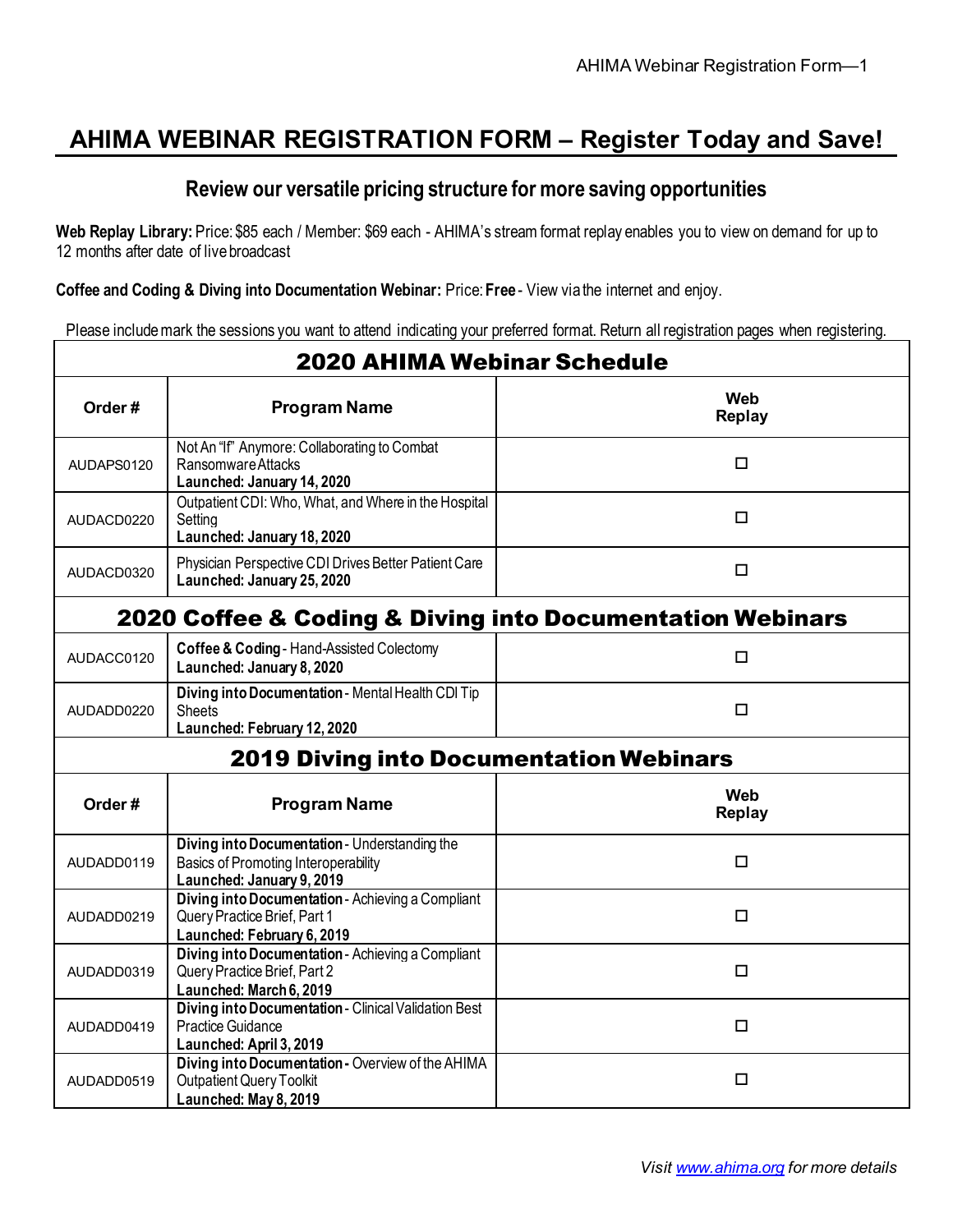| Order#     | <b>Program Name</b>                                                                                                                   | Web<br><b>Replay</b> |
|------------|---------------------------------------------------------------------------------------------------------------------------------------|----------------------|
| AUDADD0619 | Diving into Documentation - Highlights from Best<br>Practices in the Art and Science of CDI Practice Brief<br>Launched: June 12, 2019 | □                    |
| AUDADD0719 | Diving into Documentation - The Essentials of a CDI<br>Qualitative Audit<br>Launched: July 10, 2019                                   | □                    |
| AUDADD0819 | Diving into Documentation - Overview of the AHIMA<br>Inpatient Query Toolkit<br>Launched: August 14, 2019                             | □                    |
| AUDADD0919 | Diving into Documentation - Guidelines for Achieving<br>a Compliant ICD-10-PCS Query Practice Brief<br>Launched: September 11, 2019   | □                    |
| AUDADD1019 | Diving into Documentation - Clinical Documentation<br>in the Neonate Population<br>Launched: October 09, 2019                         | П                    |
| AUDADD1219 | Diving into Documentation - Advance Your Career:<br>Become an AHIMA-Approved CDI Trainer<br>Launched: December 09, 2019               | $\Box$               |

| <b>2019 Coffee and Coding Webinars</b> |                                                                                                       |                      |
|----------------------------------------|-------------------------------------------------------------------------------------------------------|----------------------|
| Order#                                 | <b>Program Name</b>                                                                                   | Web<br><b>Replay</b> |
| AUDACC0119                             | Coffee & Coding - Laparoscopic Myomectomy<br>Launched: January 9, 2019                                | □                    |
| AUDACC0219                             | Coffee & Coding - Shoulder Arthroplasty<br>Launched: February 6, 2019                                 | □                    |
| AUDACC0319                             | Coffee & Coding - Amputation for Gangrene and<br>Osteomyelitis<br>Launched: March 6, 2019             | □                    |
| AUDACC0419                             | Coffee & Coding - Lower Extremity Angioplasty<br>Launched: April 3, 2019                              | □                    |
| AUDACC0519                             | Coffee & Coding - Ommaya Reservoir and VP Shunt<br>Launched: May 1, 2019                              | □                    |
| AUDACC0619                             | Coffee & Coding - Anterolateral Lumbar Fusion<br>Launched: June 5, 2019                               | □                    |
| AUDACC0719                             | Coffee & Coding - Eloesser Window for Empyema<br>Launched: July 3, 2019                               | □                    |
| AUDACC0819                             | <b>Coffee &amp; Coding - Insertion of Antibiotic Delivery</b><br>Device<br>Launched: August 7, 2019   | □                    |
| AUDACC0919                             | Coffee & Coding - Repair of Aortic Coarctation<br>Launched: September 4, 2019                         | п                    |
| AUDACC1019                             | Coffee & Coding - Rotational Flap Graft for<br>Tracheoesophageal Fistula<br>Launched: October 2, 2019 | П                    |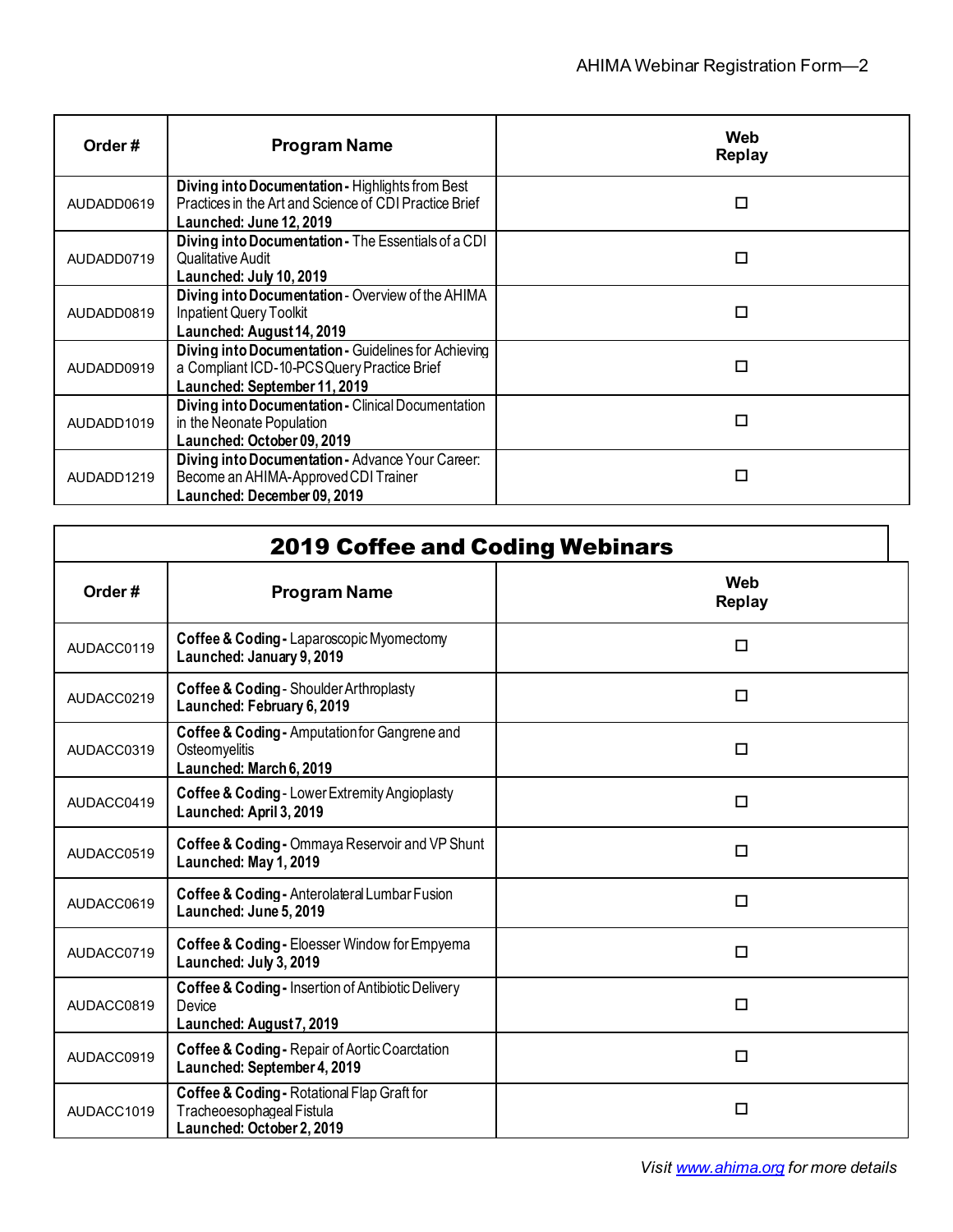| AUDACC1119 | Coffee & Coding - Stenting for Obstructive<br>Hydrocephalus<br>Launched: November 6, 2019                            | □                    |
|------------|----------------------------------------------------------------------------------------------------------------------|----------------------|
| AUDACC1219 | Coffee & Coding - Watchman Procedure<br>Launched: December 4, 2019                                                   | □                    |
|            | <b>2019 AHIMA Webinar Schedule</b>                                                                                   |                      |
| Order#     | <b>Program Name</b>                                                                                                  | Web<br><b>Replay</b> |
| AUDA010919 | Understanding the New Congress<br>Launched: January 9, 2019                                                          | □                    |
| AUDAPS0119 | 42 CFR Part 2 Confidentiality of Substance Abuse<br>Treatment<br>Launched: January 14, 2019                          | □                    |
| AUDACS1319 | ABCs or E & M<br>Launched: January 14, 2019                                                                          | □                    |
| AUDAIN0519 | Artificial vs True Intelligence<br>Launched: January 14, 2019                                                        | □                    |
| Order#     | <b>Program Name</b>                                                                                                  | Web<br><b>Replay</b> |
| AUDACD0219 | Auditing Your Staff for Performance Improvement Best<br>Ways to Manage Underperformers<br>Launched: January 14, 2019 | □                    |
| AUDACS1219 | Beyond the Basics: Understanding Resident and<br><b>Medical Student Documentation</b><br>Launched: January 14, 2019  | □                    |
| AUDAIN0119 | Blockchain in Healthcare: Beyond the Hype to Better<br>Health<br>Launched: January 14, 2019                          | □                    |
| AUDACS0119 | Complete ICD-10-CM Reporting for Oncology Patients<br>Launched: January 14, 2019                                     | □                    |
| AUDACS0819 | Compliance Issues in the Electronic Medical Record<br>Launched: January 14, 2019                                     | □                    |
| AUDACD1019 | Don't Risk Your Behavior Health Revenue: Meet Payer<br>Documentation Requirements<br>Launched: January 14, 2019      | $\Box$               |
| AUDACS0519 | ED Infusion and Injection Coding<br>Launched: January 14, 2019                                                       | □                    |
| AUDACS1719 | Get Your House in Order: Policies and Procedures in<br><b>Risk Adjustment Coding</b><br>Launched: January 14, 2019   | $\Box$               |
| AUDAIG0519 | Governance, Risk and Compliance - Azure Example<br>Launched: January 14, 2019                                        | □                    |
| AUDACS1619 | HCCs-The What, The Why, and The How<br>Launched: January 14, 2019                                                    | $\Box$               |
| AUDACS1419 | Improving Revenue Integrity: The New Frontier for HIM<br>Professionals<br>Launched: January 14, 2019                 | □                    |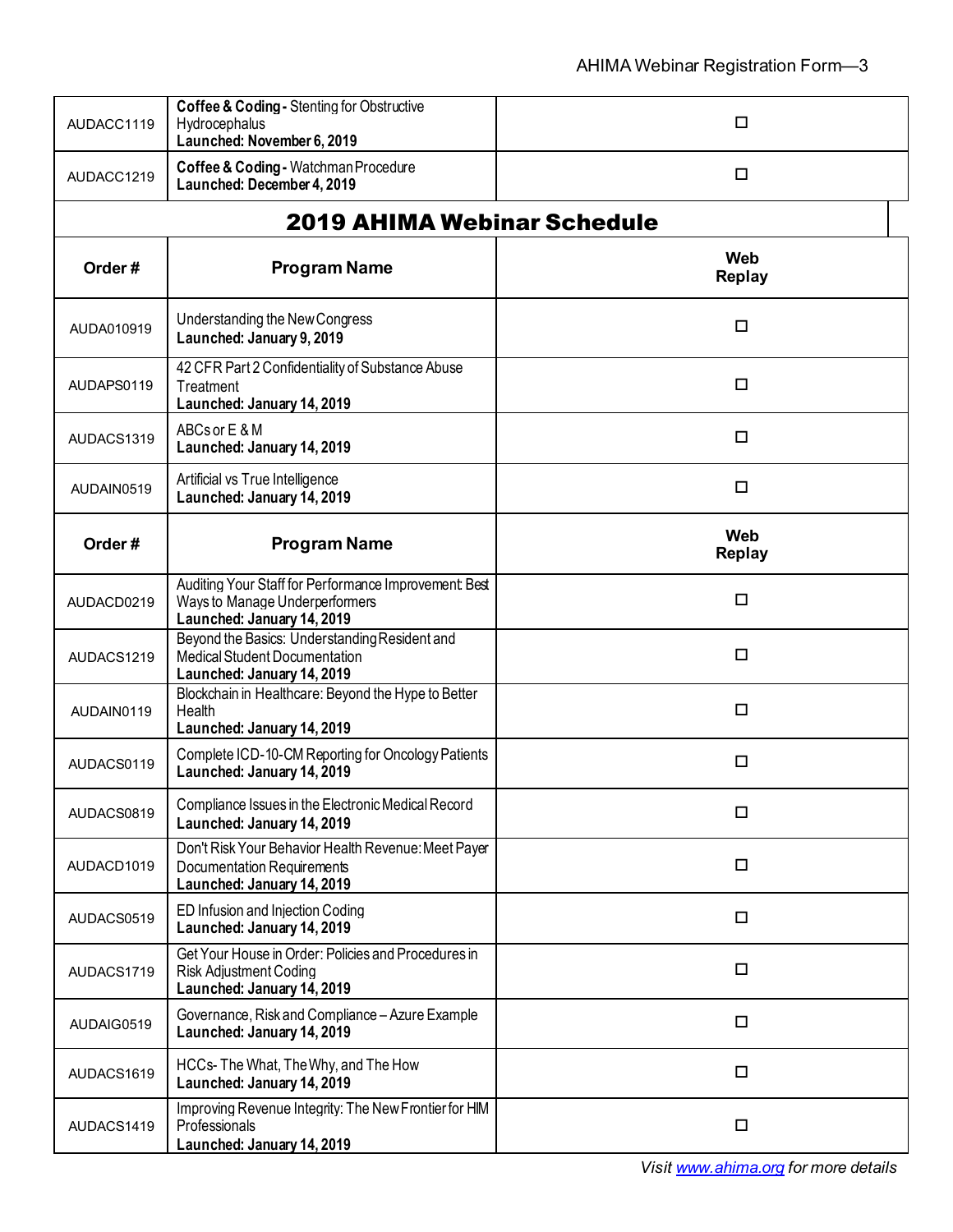| AUDACS0619 | Interventional Radiology: Angioplasty, Stent &<br>Atherectomy<br>Launched: January 14, 2019                                       | □                           |
|------------|-----------------------------------------------------------------------------------------------------------------------------------|-----------------------------|
| AUDACS0919 | Interventional Radiology: Embolization & Occlusion<br>Launched: January 14, 2019                                                  | $\Box$                      |
| AUDACS1019 | Interventional Radiology: Thrombolysis &<br>Thrombectomy<br>Launched: January 14, 2019                                            | □                           |
| AUDACS0719 | MACRA and Its Effect on Physician Coding and Billing<br>Launched: January 14, 2019                                                | □                           |
| AUDACS0319 | Obstetric Coding Doesn't Need to Be Painful<br>Launched: January 14, 2019                                                         | □                           |
| AUDACS0219 | Professional Coding Audits: It's More Than Just<br>Compliance<br>Launched: January 14, 2019                                       | □                           |
| AUDAIN0619 | Turning Chaos into Order: Overcoming Terminology<br><b>Challenges with Medication Standards</b><br>Launched: January 14, 2019     | □                           |
| AUDAIN0719 | Alternatives for Documenting the Clinical Encounter<br>Launched: February 18, 2019                                                | $\Box$                      |
| Order#     | <b>Program Name</b>                                                                                                               | <b>Web</b><br><b>Replay</b> |
| AUDACD0419 | CDI - Clinical Documentation Improvement (Impact on<br>Quality, Revenue Development, and Recovery)<br>Launched: February 18, 2019 | □                           |
| AUDAPS0419 | <b>HIPAA Risk Analysis vs Gap Analysis</b><br>Launched: February 18, 2019                                                         | □                           |
| AUDACS1819 | Simplifying MACRA, MIPS & APMs for HIM<br>Launched: February 18, 2019                                                             | $\Box$                      |
| AUDACD0719 | How Artificial Intelligence is Revolutionizing CDI<br>Program<br>Launched: February 18, 2019                                      | □                           |
| AUDACD0519 | The Crucial Role of a CDIP in Revenue Cycle<br>Management<br>Launched: February 18, 2019                                          | □                           |
| AUDACD1119 | The Role of CDI in the NICU<br>Launched: February 18, 2019                                                                        | □                           |
| AUDACS1919 | Respiratory and Cardiovascular Clinical Conditions<br>Launched: March 18, 2019                                                    | □                           |
| AUDACS2019 | Challenging Coding Topics: Sepsis, Malnutrition and<br>Acute Kidney Injury<br>Launched: March 18, 2019                            | □                           |
| AUDACS2119 | Injections and Infusions in the Physician Office<br>Launched: March 18, 2019                                                      | $\Box$                      |
| AUDACD0119 | CDI and Inpatient Psychiatry<br>Launched: March 18, 2019                                                                          | □                           |
|            | Clinical Documentation Improvement (CDI) in the                                                                                   |                             |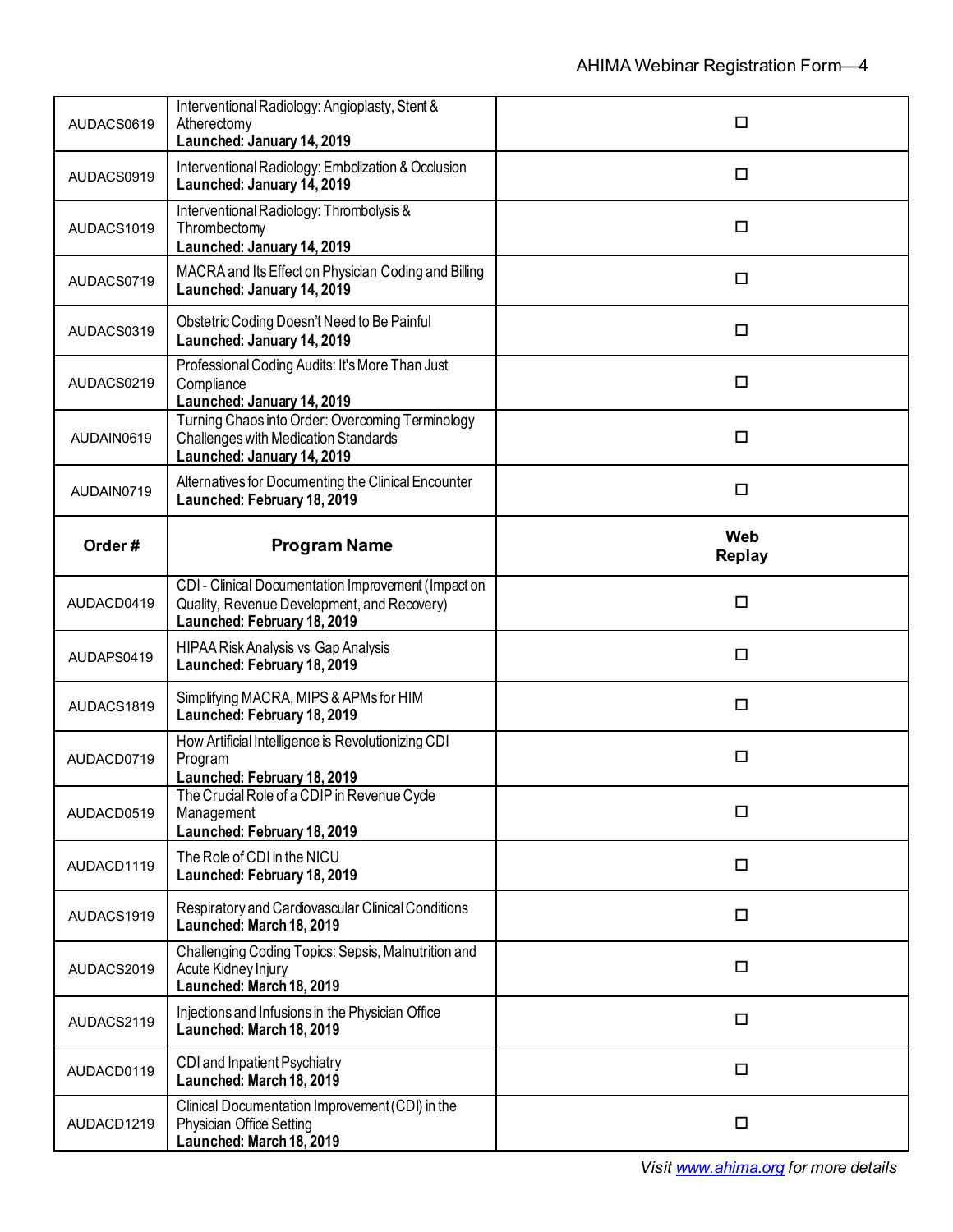| AUDACD1319 | Transforming Healthcare with Artificial Intelligence (AI)<br>Launched: March 18, 2019                                                       | $\Box$               |
|------------|---------------------------------------------------------------------------------------------------------------------------------------------|----------------------|
| AUDACD0319 | The Path to Success in Proactive Denials Management<br>& Prevention<br>Launched: March 18, 2019                                             | □                    |
| AUDACS0419 | The Value of a Complete Quality Coding Audit<br>Program<br>Launched: March 18, 2019                                                         | $\Box$               |
| AUDA032119 | Preparing for AHIMA's Virtual Hill Day<br>Launched: March 21, 2019                                                                          | $\Box$               |
|            | <b>2018 AHIMA Webinar Schedule</b>                                                                                                          |                      |
| Order#     | <b>Program Name</b>                                                                                                                         | Web<br><b>Replay</b> |
| AUDA011118 | Clinical Documentation Improvement Strategies for<br>Accurate Patient Rehab Facility ICD-10-CM<br>Broadcast: January 11, 2018               | $\Box$               |
| AUDA012418 | Coffee & Coding - Revision of Knee Arthroplasty<br>Broadcast: January 24, 2018                                                              | □                    |
| Order#     | <b>Program Name</b>                                                                                                                         | Web<br><b>Replay</b> |
| AUDA012518 | ICD-10-PCS Coding: It's All About the Intent of the<br>Procedure<br>BroadcastDate: January 25, 2018                                         | $\Box$               |
| AUDA020618 | How the EHR Can Improve MIPS CDI<br>BroadcastDate: February06, 2018                                                                         | □                    |
| AUDA020818 | IRF PPS Coding: The Relationship Between IRF Tiers<br>and Acute CCS and MCCS<br>BroadcastDate: February08, 2018                             | $\Box$               |
| AUDA022218 | Getting Physicians Involved in The Business Of Care<br>And Revenue Management<br>BroadcastDate: February 22, 2018                           | $\Box$               |
| AUDA022718 | Clinical Decision Support: Risks, Rewards, and<br>Requirements<br>BroadcastDate: February 27, 2018                                          | □                    |
| AUDA022818 | Coffee & Coding - Pelvic Tumor Resection<br>Broadcast Date: February 28, 2018                                                               | □                    |
| AUDA030618 | Medical Residents as Key Players in Clinical<br>Documentation<br>Broadcast Date: March 06, 2018                                             | $\Box$               |
| AUDA030818 | CDI For Medicare Risk Adjustment<br>Broadcast Date: March 08, 2018                                                                          | □                    |
| AUDA031318 | Breach Risk Analysis and Remediation on A<br>Shoestring Budget: One Surgical Specialty Hospital<br>Reports<br>BroadcastDate: March 13, 2018 | □                    |
| AUDA032118 | Coffee & Coding - Percutaneous Cholecystotomy Tube<br>Replacement<br>BroadcastDate: March 21, 2018                                          | $\Box$               |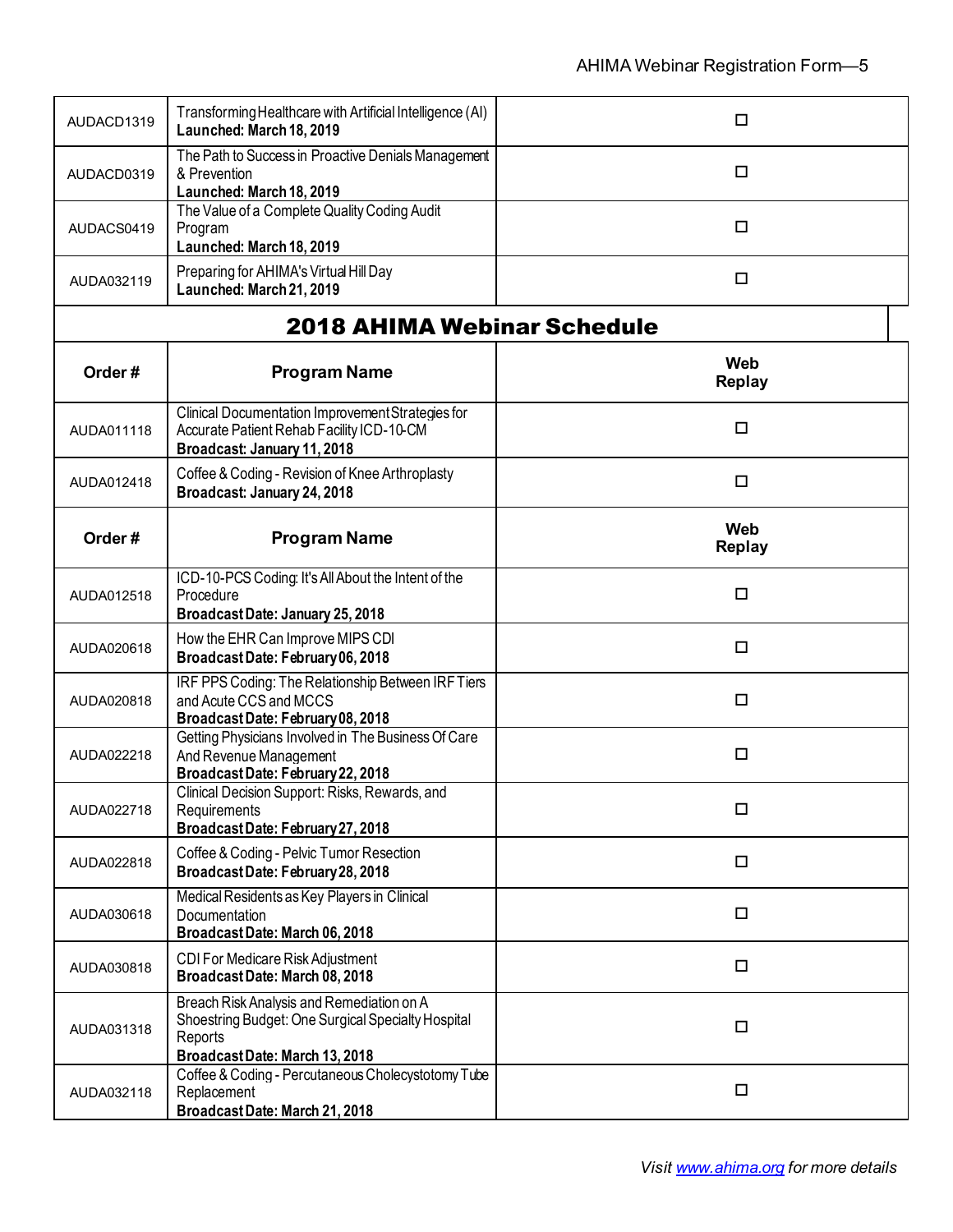| AUDA032218 | Coding and Clinical Documentation Improvement In<br>The Long Term Care Hospital (LTCH) Setting<br>BroadcastDate: March 22, 2018         | □                    |
|------------|-----------------------------------------------------------------------------------------------------------------------------------------|----------------------|
| AUDA033018 | Coding for Infusions & Injections<br>BroadcastDate: March 30, 2018                                                                      | □                    |
| AUDA040518 | A Day in the Life of an Emergency Department (ED)<br>Coder<br>BroadcastDate: April 05, 2018                                             | $\Box$               |
| AUDA041018 | Policies, Training, and Systems to Protect the Integrity<br>of the Medical Record<br>BroadcastDate: April 10, 2018                      | $\Box$               |
| AUDA041718 | Compliance In A Connected World: A Guide To<br><b>Engaging With Patients Online</b><br>BroadcastDate: April 17, 2018                    | □                    |
| AUDA041918 | Getting Clued In: 7th Character Coding for Injuries,<br>Poisonings, and Fractures<br>BroadcastDate: April 19, 2018                      | □                    |
| AUDA042518 | Coffee & Coding - Redo Ventriculostomy<br>Broadcast Date: April 25, 2018                                                                | $\Box$               |
| AUDA050318 | Are Modifiers Impacting Your Denials?<br>BroadcastDate: May 03, 2018                                                                    | $\Box$               |
| Order#     | <b>Program Name</b>                                                                                                                     | Web<br><b>Replay</b> |
|            | Complexity of Care: The Defining Element of CDI in                                                                                      |                      |
| AUDA051718 | the Physician Practice<br>BroadcastDate: May 17, 2018                                                                                   | $\Box$               |
| AUDA052318 | Coffee & Coding - Falciform Flap with Gastropexy<br>BroadcastDate: May 23, 2018                                                         | $\Box$               |
| AUDA052418 | Have Confidence Coding the Top 6 Diagnosis Targets<br>for Payer Auditing<br>BroadcastDate: May 24, 2018                                 | $\Box$               |
| AUDA053118 | Have Confidence Coding the Top 6 Diagnosis Targets<br>for Payer Auditing<br>BroadcastDate: May 31, 2018                                 | □                    |
| AUDA060518 | CDI Hot Topics in 2018<br>BroadcastDate: June05, 2018                                                                                   | □                    |
| AUDA061918 | How to Avoid Unwanted Hackers And Ramp Up<br><b>System Security</b><br>BroadcastDate: June 19, 2018                                     | □                    |
| AUDA062718 | Coffee & Coding - Thoracoabdominal Aneurysm<br>BroadcastDate: June27, 2018                                                              | $\Box$               |
| AUDA062818 | Psychiatric and Geri-Psychiatric Care: Coding and<br><b>Clinical Documentation Improvement Concepts</b><br>BroadcastDate: June 28, 2018 | □                    |
| AUDA071018 | Complex CDI Clinical Scenarios, Query Opportunities<br>and MS-DRG/APR Analyses<br>BroadcastDate: July 10, 2018                          | □                    |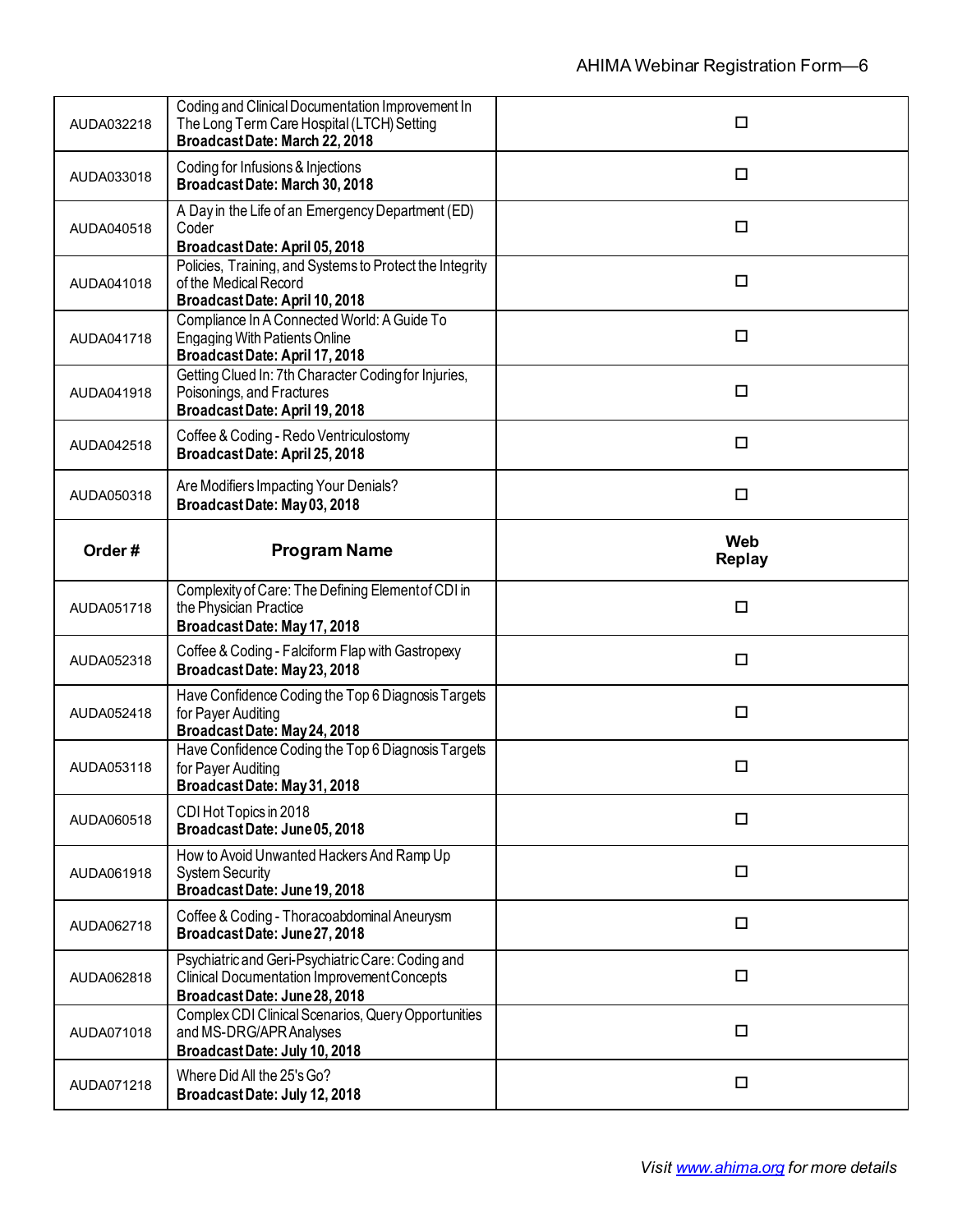| AUDA072418 | Cybersecurity, Cyber-Insurance, And Human Resource<br><b>Issues in Cyberspace</b><br>BroadcastDate: July 24, 2018                                                      | □                           |
|------------|------------------------------------------------------------------------------------------------------------------------------------------------------------------------|-----------------------------|
| AUDA072518 | Coffee and Coding - Excision of Lymphatic<br>Malformation<br>BroadcastDate: July 25, 2018                                                                              | □                           |
| AUDA072618 | IRF 60% Compliance: The Effects of Accurate and<br>Inaccurate Coding<br>BroadcastDate: July 26, 2018                                                                   | $\Box$                      |
| AUDA082218 | Coffee and Coding - Reversal End Colostomy<br>BroadcastDate: August 22, 2018                                                                                           | $\Box$                      |
| AUDA082318 | I Want PHI and I Want It Now! Patient Access Vs.<br>Authorization<br>Broadcast Date: August 23, 2018                                                                   | $\Box$                      |
| AUDA083018 | The Latest Trend in Reimbursement Fashion: The<br>APR-DRG Model<br>Broadcast Date: August 30, 2018                                                                     | $\Box$                      |
| AUDA091218 | Coffee and Coding - Femoral PTCA and Stent<br>Broadcast Date: September 12, 2018                                                                                       | □                           |
| AUDA091318 | Ancient Secrets for Post ICD-10 Staffing Challenges<br>Broadcast Date: September 13, 2018                                                                              | $\Box$                      |
| Order#     | <b>Program Name</b>                                                                                                                                                    | <b>Web</b><br><b>Replay</b> |
| AUDA091818 | Welcome to the Alphabet Soup of OIG, MAC, UPICS,<br>and RACS                                                                                                           | □                           |
|            | Broadcast Date: September 18, 2018                                                                                                                                     |                             |
| AUDA100418 | Medical Records in the EHR: Understanding and<br>Managing Risk Associated W/Non-Compliance & The<br>False Claims Act<br>Broadcast Date: October 04, 2018               | $\Box$                      |
| AUDA101718 | Coffee and Coding - Sellar Cyst Drainage<br>BroadcastDate: October 17, 2018                                                                                            | $\Box$                      |
| AUDA101818 | Medicare Conditional Payments: Do You Know the<br>Required Steps for Third Party Liability Situations?<br>Broadcast Date: October 18, 2018                             | $\Box$                      |
| AUDA110218 | Let Wizard Change Your ROI World<br>BroadcastDate: November 02, 2018                                                                                                   | $\Box$                      |
| AUDA111418 | Coffee and Coding - Arteriovenous Graft Revision<br>BroadcastDate: November 14, 2018                                                                                   | □                           |
| AUDA112218 | The In's and Out's of Emergency Department (ED)<br>Coding<br>Broadcast Date: November 22, 2018                                                                         | $\Box$                      |
| AUDA112718 | Cybersecurity for Executives, Directors, Privacy<br>Officers and Senior Managers-What They Didn't<br>Teach You In The MBA Program<br>Broadcast Date: November 27, 2018 | □                           |
| AUDA120418 | AHIMA Practice Briefs that Impact CDI<br>Broadcast Date: December 04, 2018                                                                                             | $\Box$                      |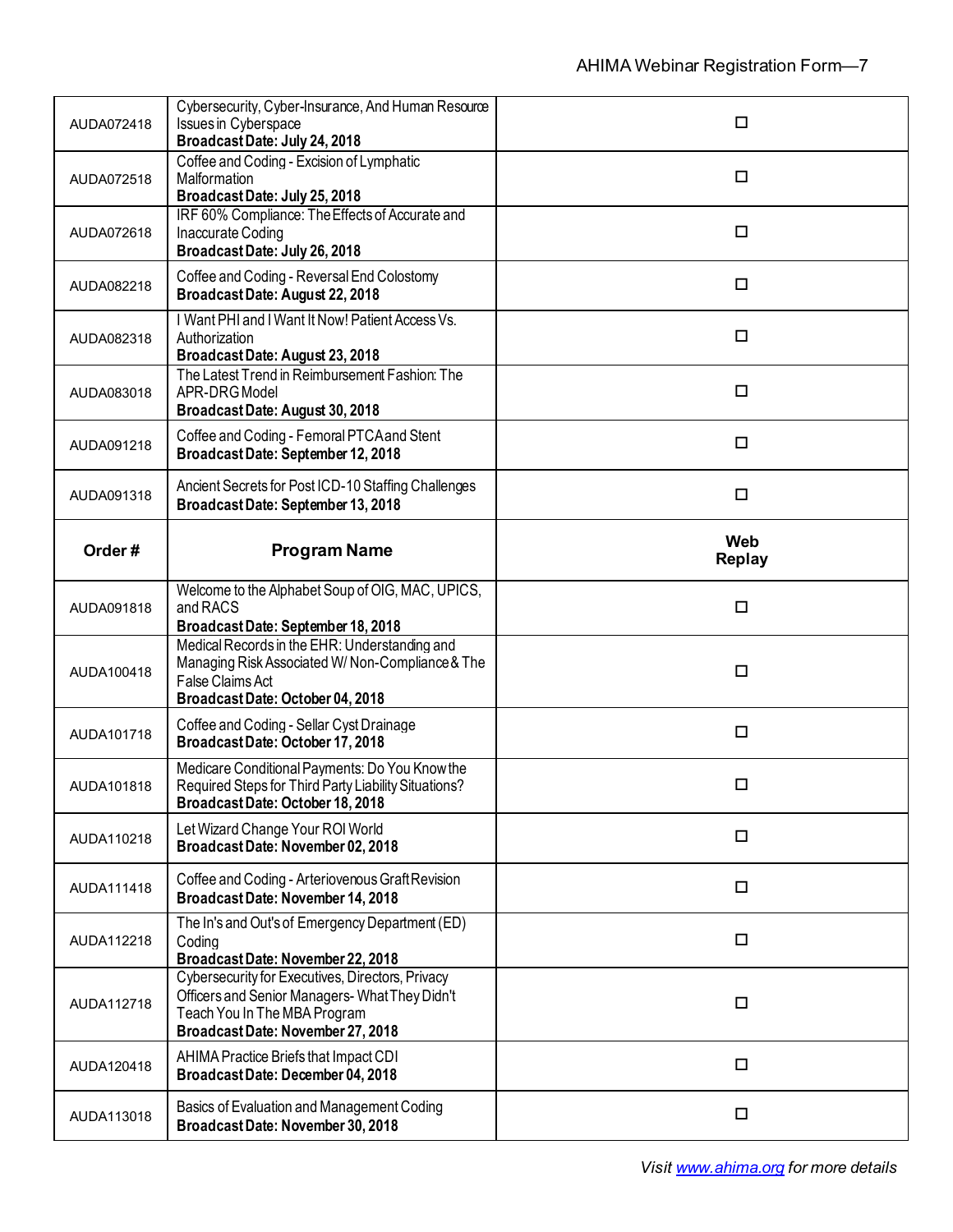| AUDA121118 | Identity Protection and Cloud Computing Security-The<br>Azure Cloud Example<br>BroadcastDate: December 11, 2018                      | □                    |
|------------|--------------------------------------------------------------------------------------------------------------------------------------|----------------------|
| AUDA121218 | Coffee and Coding - Cranioplasty With Implant<br>BroadcastDate: December 12, 2018                                                    | □                    |
|            | <b>2017 AHIMA Webinar Schedule</b>                                                                                                   |                      |
| Order#     | <b>Program Name</b>                                                                                                                  | Web<br><b>Replay</b> |
| AUDA011717 | ICD-10-PCS Approach - A Closer Look<br>Broadcast Date: January 17, 2017                                                              | □                    |
| AUDA011917 | <b>HCC Coding for Beginners</b><br>Broadcast Date: January 19, 2017                                                                  | □                    |
| AUDA012417 | HIM Opportunity! Commercial Contract Review and<br><b>Payment Assessment</b><br>Broadcast Date: January 24, 2017                     | □                    |
| AUDA012617 | Key ICD-10-CM Education Opportunities from an Audit<br>Perspective<br>Broadcast Date: January 26, 2017                               | □                    |
| Order#     | <b>Program Name</b>                                                                                                                  | Web<br><b>Replay</b> |
| AUDA020217 | The Lost Art of Creativity: Driving Innovation in HIM<br>BroadcastDate: February 02, 2017                                            | □                    |
| AUDA020717 | Aligning Quality Reporting: From MU to<br><b>MACRA/MIPS</b><br>BroadcastDate: February 07, 2017                                      | $\Box$               |
| AUDA022317 | Common Audit Triggers That Make Physicians<br>Vulnerable<br>BroadcastDate: February 23, 2017                                         | □                    |
| AUDA030717 | Are You Capturing All Your CCs/MCs<br>BroadcastDate: March 07, 2017                                                                  | □                    |
| AUDA032117 | C & M Committee: An Overview of ICD-10-PCS<br>Proposals<br>BroadcastDate: March 16, 2017                                             | □                    |
| AUDA032117 | Coding Hernia Repair In 5 Easy Steps<br>Broadcast Date: March 21, 2017                                                               | □                    |
| AUDA032317 | <b>Effectively Auditing Your Providers</b><br>BroadcastDate: March 23, 2017                                                          | $\Box$               |
| AUDA032817 | Spinal Fusions and ICD-10-PCS<br>Broadcast Date: March 28, 2017                                                                      | $\Box$               |
| AUDA040417 | Uses and Abuses of Secure Clinical Texting: Mitigating<br>Risk While Preserving Communication Value<br>BroadcastDate: April 04, 2017 | $\Box$               |
| AUDA040617 | Cybersecurity-Beyond the Checklist<br>Broadcast Date: April 06, 2017                                                                 | $\Box$               |
| AUDA041117 | Hidden Dangers to Patient Privacy and Security<br>Broadcast Date: April 11, 2017                                                     | $\Box$               |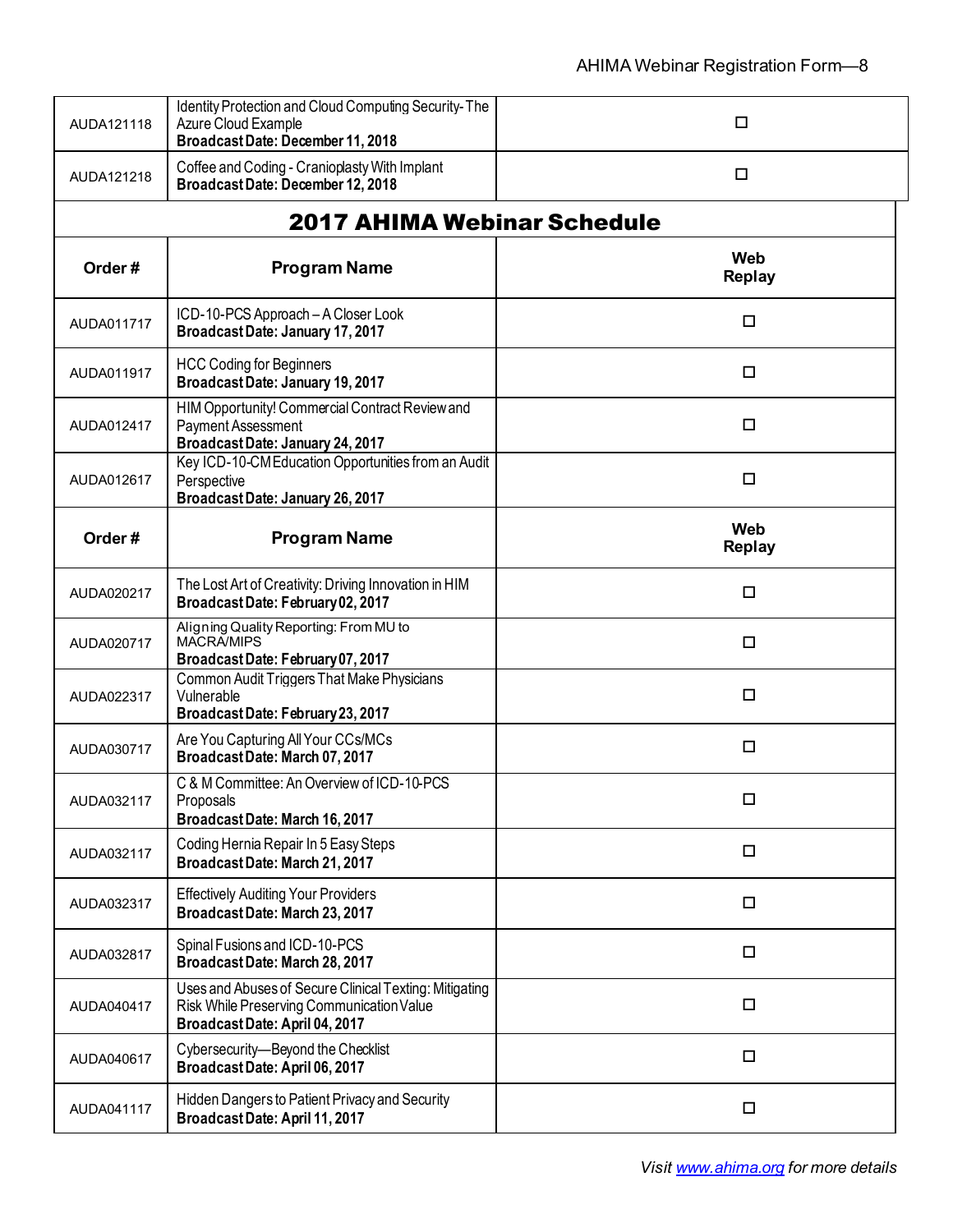| AUDA051117 | From Severity to Mortality: Evolution of Quality<br>Initiatives in CDI<br>BroadcastDate: May 11, 2017                       | □                    |
|------------|-----------------------------------------------------------------------------------------------------------------------------|----------------------|
| AUDA051617 | Stratifying Members As They Arrive Through the<br>Exchanges<br>BroadcastDate: May 16, 2017                                  | □                    |
| AUDA052317 | Cardiology CPT and ICD-10-CM Coding<br>BroadcastDate: May 23, 2017                                                          | $\Box$               |
| AUDA060417 | Report on Improving Cybersecurity in the Health Care<br>Industry<br>BroadcastDate: June04, 2017                             | $\Box$               |
| AUDA060517 | IT Security Risk Assessment in the Cyber Era<br>BroadcastDate: June05, 2017                                                 | □                    |
| AUDA060617 | Gastroenterology Coding and Reimbursement 2017<br>BroadcastDate: June06, 2017                                               | □                    |
| AUDA060717 | Beyond Ransomware: Evolving Cybersecurity Threats<br>Require Evolving Systems and Culture<br>BroadcastDate: June07, 2017    | □                    |
| AUDA060817 | Ransomware Readiness<br>BroadcastDate: June08, 2017                                                                         | $\Box$               |
| Order#     | <b>Program Name</b>                                                                                                         | Web<br><b>Replay</b> |
| AUDA062717 | Setting Up a Reporting Environment: A Start-to-Finish<br>Introduction<br>BroadcastDate: June 27, 2017                       | $\Box$               |
| AUDA071117 | Potentially Preventable Complications (PPCs): Getting<br>the Whole Picture<br>Broadcast Date: July 11, 2017                 | $\Box$               |
| AUDA071217 | <b>AHIMA Clinical Validation Practice Brief</b><br>Broadcast Date: July 12, 2017                                            | $\Box$               |
| AUDA071317 | Clinical Documentation Improvement Specialists: The<br>Why, The Where, The How, The Future<br>Broadcast Date: July 13, 2017 | □                    |
| AUDA071817 | Safeguarding the Record in an HIE Environment<br>BroadcastDate: July 18, 2017                                               | □                    |
| AUDA080817 | Replay- OCR HIPAA Audits: After the Audit<br>Broadcast Date: August 08, 2017                                                | $\Box$               |
| AUDA082217 | MACRA - How to Prepare for the Transition<br>Broadcast Date: August 22, 2017                                                | $\Box$               |
| AUDA090717 | Release of Information in the Electronic Era<br>BroadcastDate: September 07, 2017                                           | $\Box$               |
| AUDA091917 | The Patient Matching Dilemma; A Complicated Puzzle<br><b>Worth Solving</b><br>BroadcastDate: September 19, 2017             | □                    |
| AUDA111617 | Using the Patient Access Form<br>BroadcastDate: November 16, 2017                                                           | $\Box$               |
| AUDA120517 | FY 2018 OPPS Update Webinar                                                                                                 |                      |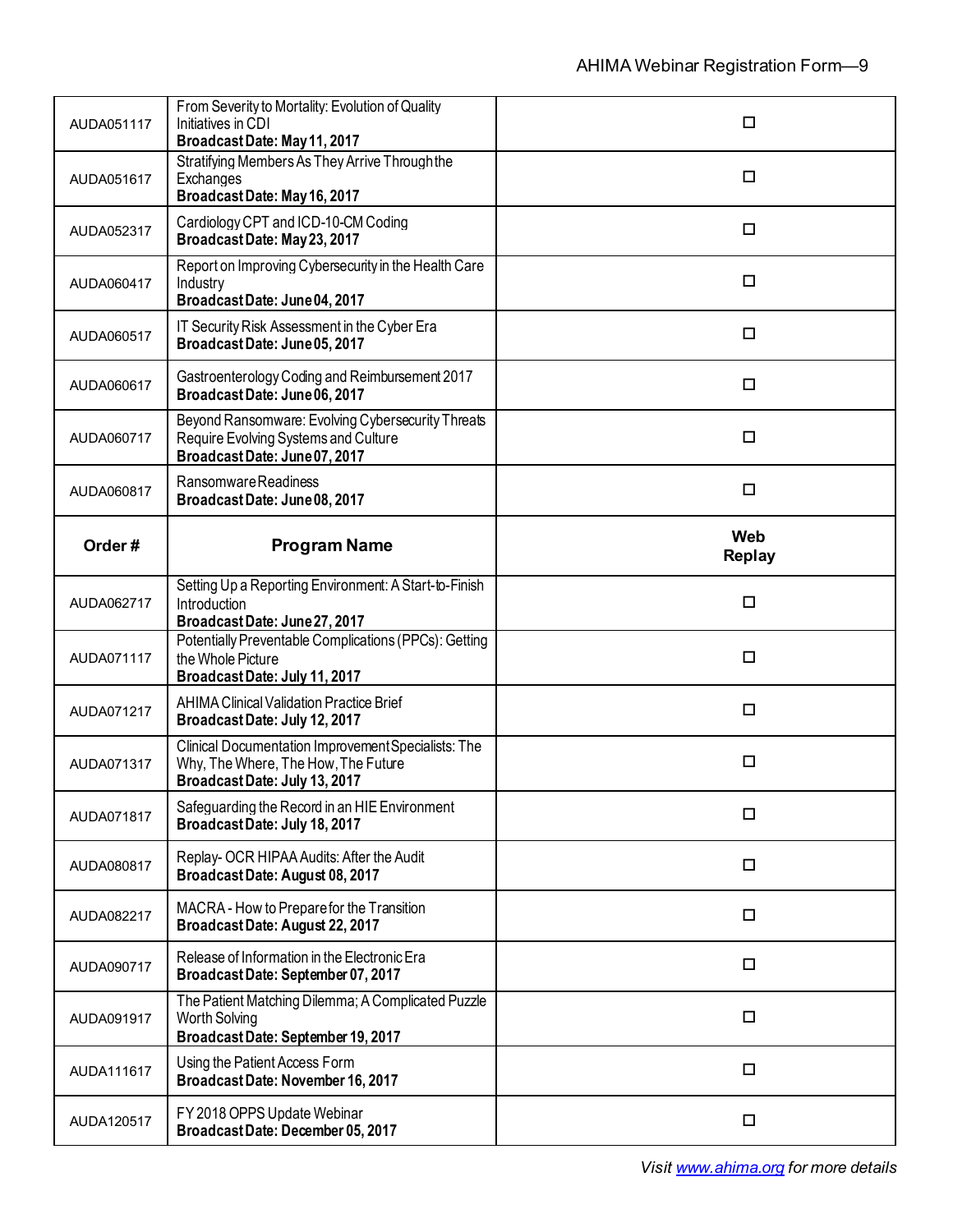| <b>2016 AHIMA Webinar Schedule</b> |                                                                                                                                |                             |
|------------------------------------|--------------------------------------------------------------------------------------------------------------------------------|-----------------------------|
| Order#                             | <b>Program Name</b>                                                                                                            | Web<br><b>Replay</b>        |
| AUDA012116                         | MS-DRG Grouping with ICD-10-CMPCS<br>Broadcast Date: January 21, 2016                                                          | □                           |
| AUDA030116                         | How ICD-10 impacts Medicare Advantage Risk<br><b>Adjustment Payments</b><br>BroadcastDate: March 1, 2016                       | □                           |
| AUDA032916                         | Modifier-59 and the New X"EPSU" Modifiers<br>Broadcast Date: March 29, 2016                                                    | □                           |
| AUDA042616                         | Data Use-Methods for De-identification of PHI Under<br><b>HIPAA</b><br>BroadcastDate: April 26, 2016                           | □                           |
| AUDA051016                         | Unraveling the Mysteries of Split Billing for Hospital-<br>based Departments and Clinics<br>BroadcastDate: May 10, 2016        | □                           |
| AUDA052416                         | Assessing Your ICD-10 Coder Performance: Three<br>Steps to Greater Clarity in Coding Compliance<br>BroadcastDate: May 24, 2016 | $\Box$                      |
| Order#                             | <b>Program Name</b>                                                                                                            | <b>Web</b><br><b>Replay</b> |
| AUDA062816                         | Debunking the AMA Time Rule for Professional<br><b>Services</b><br>BroadcastDate: June 28, 2016                                | □                           |
| AUDA072616                         | Encephalopathy: When Altered Mental Status Doesn't<br>Make Sense!<br>BroadcastDate: July 26, 2016                              | $\Box$                      |
| AUDA081816                         | The Role and Importance of Medical Necessity in<br>Healthcare Today<br>Broadcast Date: August 18, 2016                         | □                           |
| AUDA091316                         | Modifier Madness: Addressing Difficult to Report<br><b>Modifiers</b><br>Broadcast Date: September 13, 2016                     | $\Box$                      |
| AUDA092916                         | Auditing in an ICD-10 World<br>Broadcast Date: September 29, 2016                                                              | $\Box$                      |
| AUDA110816                         | Gastrointestinal Coding: From Top to Bottom<br>BroadcastDate: November 08, 2016                                                | □                           |
| AUDA111516                         | <b>Conquering Evaluation and Management Services</b><br>Broadcast Date: November 15, 2016                                      | □                           |
| AUDA112916                         | Evaluation/Management and Counseling Coding<br>BroadcastDate: November 29, 2016                                                | $\Box$                      |
| AUDA121316                         | Maintaining Information Security Throughout the ROI<br>Process<br>BroadcastDate: December 13, 2016                             | $\Box$                      |
|                                    | 2015 AHIMA Webinar Schedule                                                                                                    |                             |
| Order#                             | <b>Program Name</b>                                                                                                            | Web<br><b>Replay</b>        |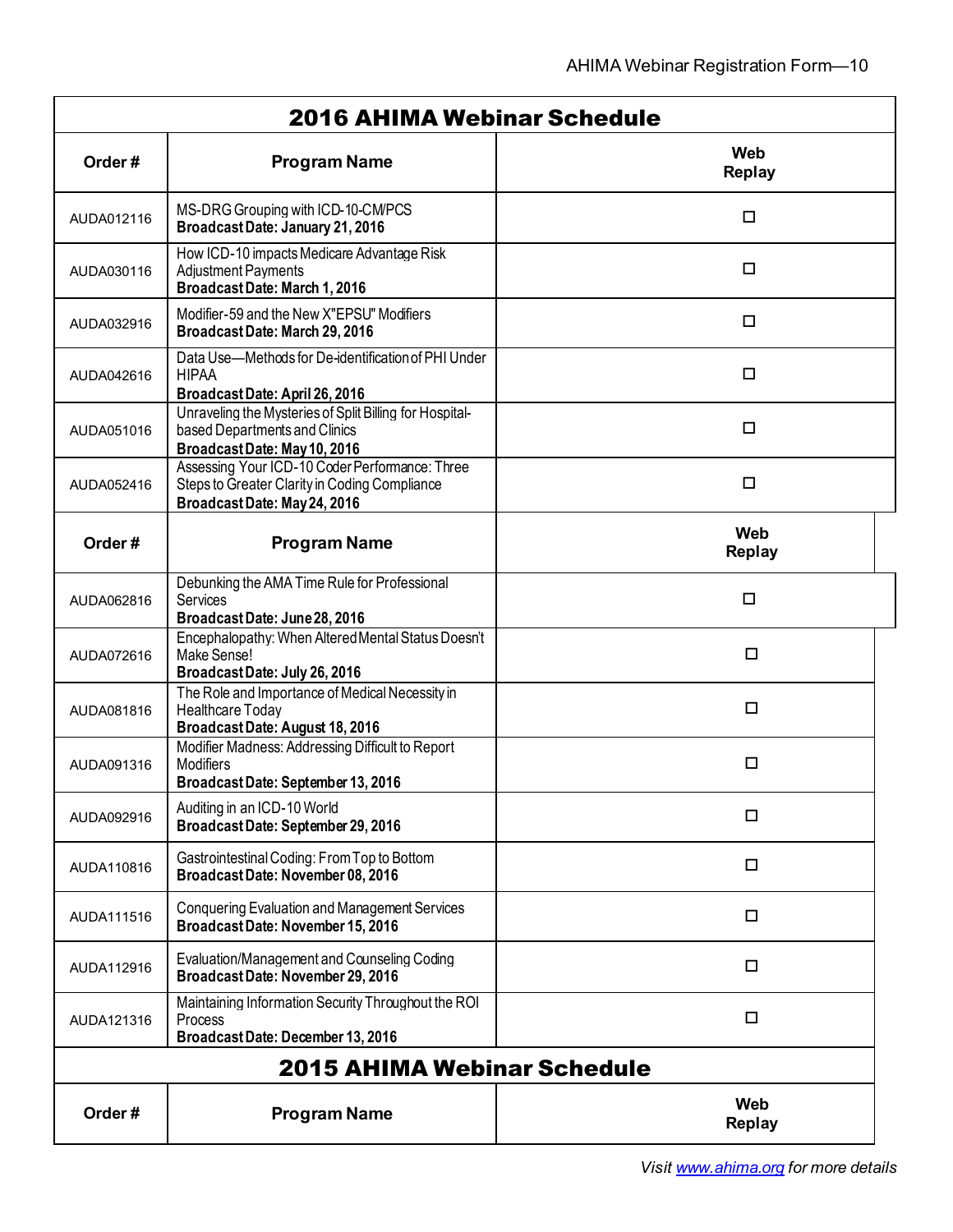| AUDA021215 | How A Mock Audit Can Identify Gaps in Preparedness<br>Broadcast Date: February 12, 2015                                        | П |
|------------|--------------------------------------------------------------------------------------------------------------------------------|---|
| AUDA022415 | Clinical Documentation Improvement Stepping Beyond<br>Fee for Service<br>BroadcastDate: February 24, 2015                      | П |
| AUDA032615 | How to Recognize and Combat Medicare Billing Fraud<br>Broadcast Date: March 26, 2015                                           | П |
| AUDA040915 | Oncology Service Coding with ICD-10-CM/PCS<br>Broadcast Date: April 09, 2015                                                   | п |
| AUDA081315 | Verifying the Three "Rights" of ROI in EHR<br>Environments<br>BroadcastDate: August 13, 2015                                   | п |
| AUDA081515 | ICD-10-PCS Coding for Common Procedures of the<br>Female Reproductive System and Obstetrics<br>Broadcast Date: August 15, 2015 | п |
| AUDA093015 | ICD-10-PCS: The 7 Approaches in the Medical and<br><b>Surgical Section</b><br>BroadcastDate: September 30, 2015                | п |
| AUDA110315 | Three Mistakes in Managing a Privacy Breach<br>Broadcast Date: November 03, 2015                                               | п |

#### Webinar and Web Replay Prices

Customize and expand your Learning experience and **SAVE** with our volume discount pricing!

| <b>Ordered</b>              | <b>Live Internet</b><br>Viewing                                         | <b>Web Replay Only</b>                                              |
|-----------------------------|-------------------------------------------------------------------------|---------------------------------------------------------------------|
| $1 - 3$                     | <b>Price: \$85</b><br>Member: \$69<br>Premier: \$64                     | <b>Price: \$85</b><br>Member: \$69<br>Premier: \$64                 |
| $4 - 8$<br><b>Save 10%</b>  | Price: \$76.50<br>Member: \$62.10<br><b>Premier: \$57.60</b>            | Price: \$76.50<br><b>Member: \$62.10</b><br><b>Premier: \$57.60</b> |
| $9 - 16$<br><b>Save 15%</b> | Price: \$72.25<br><b>Member: \$58.65</b><br><b>Premier: \$54.40</b>     | Price: \$72.25<br><b>Member: \$58.65</b><br><b>Premier: \$54.40</b> |
| $17+$<br><b>Save 20%</b>    | <b>Price: \$68</b><br><b>Member: \$55.20</b><br><b>Premier: \$51.20</b> | Price: \$68<br><b>Member: \$55.20</b><br><b>Premier: \$51.20</b>    |

*Past purchases not applicable to volume discount.* 

*Please remember to return all registration pages including your program selections above*.